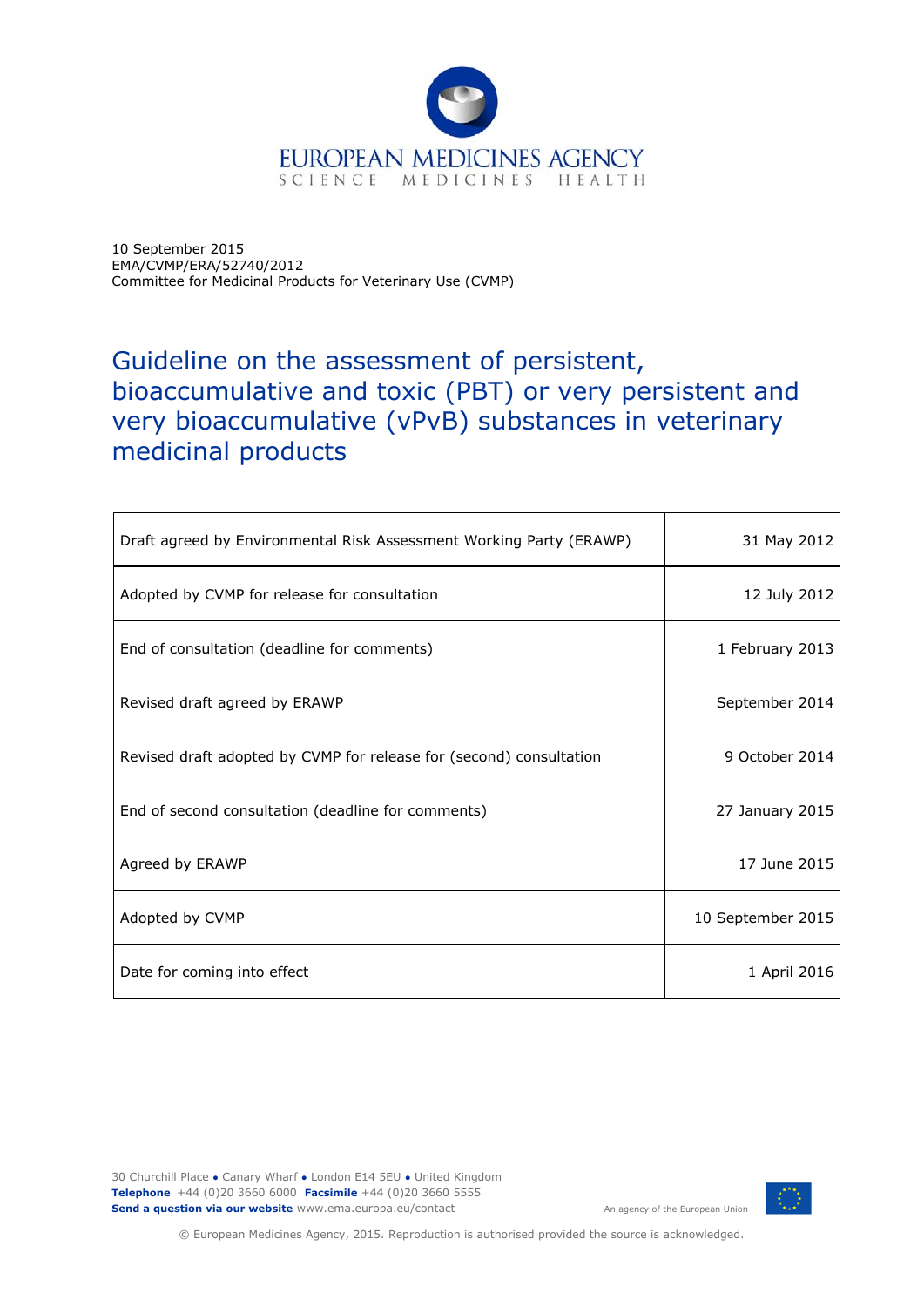# Guideline on the assessment of persistent, bioaccumulative and toxic (PBT) or very persistent and very bioaccumulative (vPvB) substances in veterinary medicinal products

## **Table of Contents**

| 1. General considerations regarding the identification of potential PBT or vPvB |  |
|---------------------------------------------------------------------------------|--|
|                                                                                 |  |
|                                                                                 |  |
|                                                                                 |  |
|                                                                                 |  |
|                                                                                 |  |
|                                                                                 |  |
| PART 2. ASSESSMENT OF PRODUCTS CONTAINING A PBT SUBSTANCE  9                    |  |
|                                                                                 |  |
|                                                                                 |  |
|                                                                                 |  |
|                                                                                 |  |
|                                                                                 |  |
|                                                                                 |  |
|                                                                                 |  |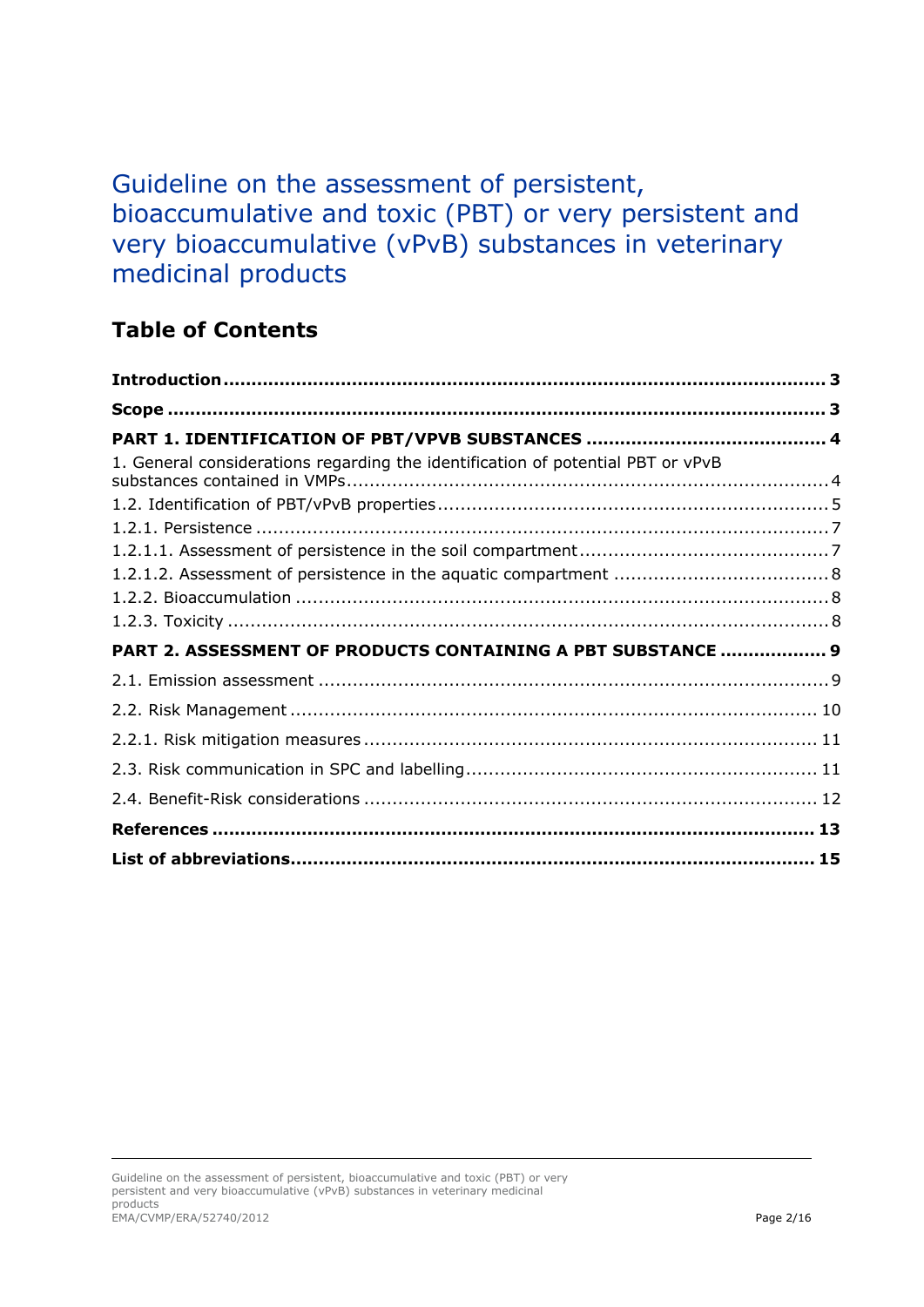## **Introduction**

Substances that are persistent, bioaccumulative and toxic (PBT) or very persistent and very bioaccumulative (vPvB) are of very high concern because of their persistence, their ability to accumulate in living organisms and their toxicity. Due to the combination of these intrinsic properties and possible redistribution across environmental compartments, they pose serious concerns for the environment. Consequently, for PBT/vPvB substances, a "safe" concentration in the environment cannot be established with sufficient reliability.

The requirement to perform a PBT/vPvB screening for veterinary medicinal products (VMPs) is specified in the current Committee for Medicinal Products for Veterinary Use (CVMP) guideline on 'Environmental impact assessment for veterinary medicinal products in support of the VICH guidelines GL6 and GL38' (EMEA/CVMP/ERA/418282/2005-Rev.1). In the CVMP guideline it is stated that the cut-off values for each of these criteria (persistence, toxicity and bioaccumulation) are given in the EU technical guidance document (EU TGD, 2003) for industrial chemicals and biocides. However, no further guidance is given on how to perform a PBT assessment for veterinary medicinal products (VMPs). Moreover, the EU TGD referred to is no longer in use and the legal framework under which it was written has been replaced by new legislation, in particular the new legislation on chemicals (Regulation (EC) No 1907/2006 on the Registration, Evaluation, Authorisation and Restriction of Chemicals (REACH)), with its supporting guidance.

Annex XIII of Regulation (EC) No 1907/2006 (as amended by Regulation (EC) 253/2011) lays down the criteria for the identification of PBT/vPvB substances, and together with the supporting technical guidance are used as a point of reference for the assessment of the PBT/vPvB of a substance/product within different legislative frameworks in the EU (e.g. for pesticides or biocides), and serve as harmonised approach.

### **Scope**

This guideline is intended to provide guidance on how PBT/vPvB substances are screened and assessed in accordance with Annex XIII of Regulation (EC) No 1907/2006 and its guideline documents (ECHA 2014a-d), with focus on the scientific data/information, parameters, test conditions and default values that should be used for the assessment. This guideline has been developed taking into account, in particular, which scientific data/information is expected to be available for the VMPs for which a PBT/vPvB screening will be required.

This guideline also addresses general principles on how VMPs containing a substance that has been identified as PBT should be further assessed, within the context of the environmental risk assessment (ERA) and benefit-risk assessment of the product concerned.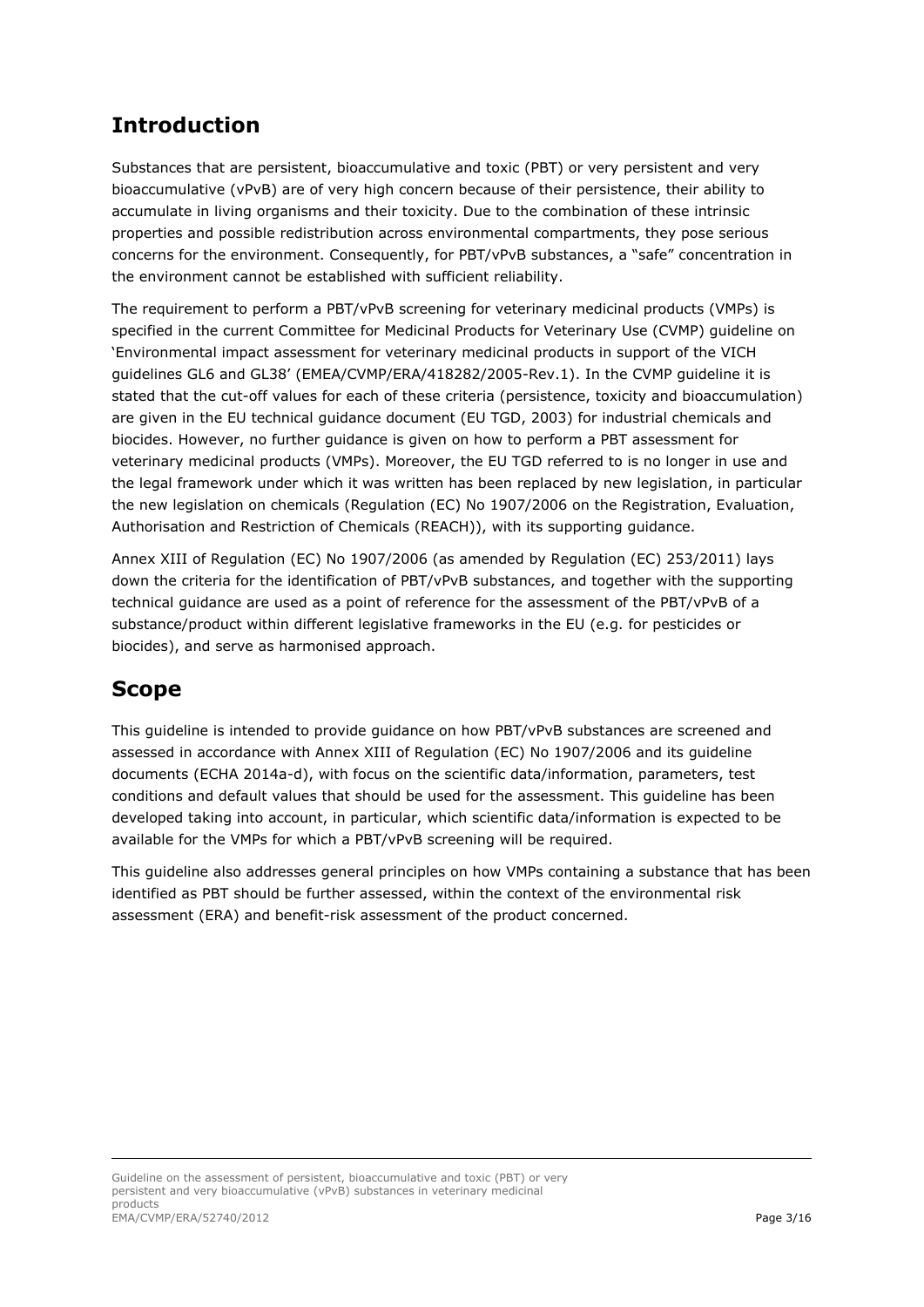### **PART 1. IDENTIFICATION OF PBT/VPVB SUBSTANCES**

### **1. General considerations regarding the identification of potential PBT or vPvB substances contained in VMPs**

PBT/vPvB substances are substances which will bioaccumulate in organisms and persist in the environment. Due to their physico-chemical characteristics, it is neither possible to accurately predict the environmental fate of these substances nor the kind of adverse effects that could occur over long periods of time. The concern is that even if the emission of such a substance into the environment is stopped, this may not necessarily result in a reduced concentration of the substance in the environment and, subsequently, in biota. Chronic exposure and long term cumulative adverse effects may lead to uncertainty when calculating the predicted environmental concentration (PEC) via established exposure models, and/or establishing the predicted no effect level (PNEC) from standard laboratory tests.

Within the authorisation procedure for VMPs, an ERA is required to assess the potential for VMPs to affect non-target species in the environment, including both aquatic and terrestrial species.

The ERA is performed according to the VICH (International Cooperation on Harmonisation of Technical Requirements for Registration of Veterinary Medicinal Products) guideline GL 6: Environmental impact assessment (EIAs) for veterinary medicinal products – Phase I (CVMP/VICH/592/1998) (VICH 2000), the CVMP/VICH guideline (GL) 38 on environmental impact assessment for veterinary medicinal products - Phase II (CVMP/VICH/790/03-FINAL) (CVMP/VICH 2005), and the guideline on environmental impact assessment for veterinary medicinal products in support of the VICH guidelines GL6 and GL38 (EMEA/CVMP/ERA/418282/2005-Rev.1) (CVMP 2008).

The ERA is based on the accepted principle that risk is a product of the exposure, fate and effects assessments of the VMP for the environmental compartments of concern. The Phase II ERA is based on a risk quotient approach, which is the ratio of the PEC and the PNEC on non-target organisms. The RQ (PEC/PNEC) is compared against a value of 1, and a value less than 1 indicates that no further testing is recommended. If this assessment results in a possible risk to the environment  $(RQ>1)$ , several steps can be taken to refine the risk assessment. If an unacceptable risk is identified at the end of the assessment, appropriate mitigation measures should be proposed in order to reduce the risk to an acceptable level.

For the assessment of PBT/vPvB, it is very difficult to predict fate and environmental concentrations, and thus bioaccumulation and effects of PBT/vPvB substance in the environment. Therefore, in addition to the required quantitative environmental risk assessment as describe above, it is also necessary to conduct a hazard based PBT/vPvB assessment which focuses on intrinsic properties of substances only.

Annex XIII of the REACH regulation (Regulation (EC) No 1907/2006) lays down the criteria for the identification of PBT and vPvB substances. To ensure a harmonised approach, these criteria together with the methodology in the current REACH guidance on PBT-assessment (Guidance on information requirements and chemical safety assessment Chapter R.11: PBT Assessment and

Guideline on the assessment of persistent, bioaccumulative and toxic (PBT) or very persistent and very bioaccumulative (vPvB) substances in veterinary medicinal products EMA/CVMP/ERA/52740/2012 Page 4/16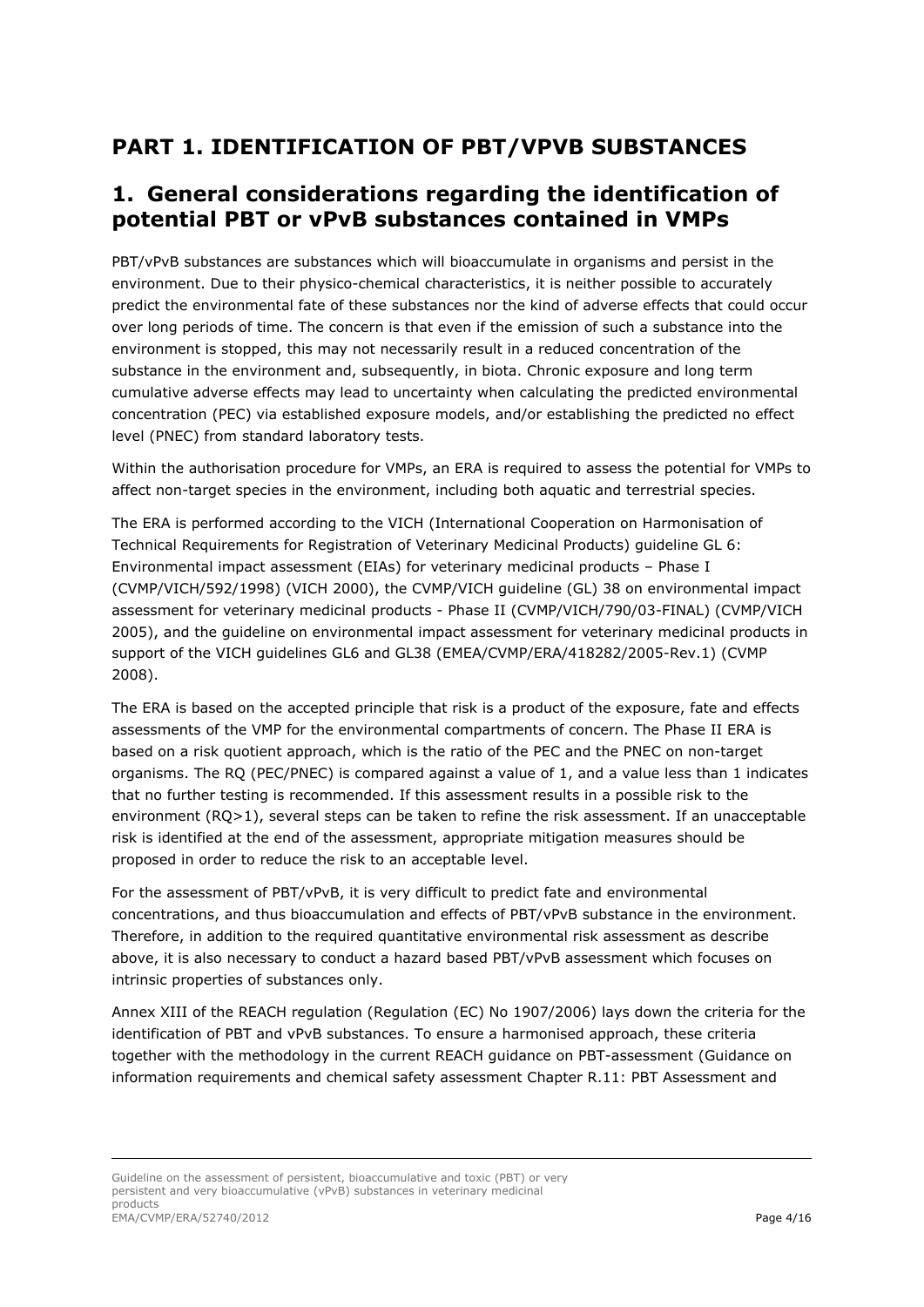Chapters R7.a, 7.b, and R7.c on endpoints specific guidance) (ECHA 2014 a-d) should be followed. The REACH guidance documents can be obtained from the ECHA website<sup>1</sup>.

### **1.2. Identification of PBT/vPvB properties**

The CVMP guideline in support of the VICH guidelines GL 6 and GL 38 (CVMP 2008), introduces the concept of screening individual substances for PBT properties. As the Phase I assessment does not require any specific environmental data the PBT screening can only be conducted as part of the Phase II assessment. However, there are provisions as set out as in the last paragraph of the introduction of VICH GL 6 (CVMP/VICH 2000), that allows further assessment of environmental risk if there are particular concerns over the activity and use of the product or active substance (the so called 'however clause'). Therefore, where a competent authority has evidence, or strong indications that an active substance of a product that would otherwise stop in phase I potentially has PBT/vPvB properties, a PBT/vPvB assessment could be required. For example this could be the case for substances with a valid octanol/water coefficient  $K_{ow} \geq 4$  or that have been assessed as PBT/vPvB in other regulatory frameworks. A PBT/vPvB assessment should not be requested for products for non-food producing species, for products containing natural substances, or if the substance is shown to be extensively metabolized in the animal, as defined in the Phase I decision tree.

The objective of the PBT/vPvB assessment is to determine if the substance fulfills the criteria for persistence, bioaccumulation and toxicity (specified in REACH Annex XIII, see Table 1). As a starting point, the assessment will be based on all the relevant data available, regardless of the compartment in which they have been derived.

As the emission to the environment will be different for VMPs for use in terrestrial animals and those for use in aquaculture, a differentiation is made in the assessment strategy.

As explained in the relevant REACH guidance (ECHA, 2014d), two sets of criteria exist, one for PBT substances and a second for vPvB substances (Table 1). The second set was developed with the understanding that for substances that are very persistent and very bioaccumulative, high but unpredictable levels may be reached in wildlife and/or humans over extended time periods. For such substances, it is not necessary to demonstrate toxicity in laboratory testing as long-term effects can be anticipated.

-

<sup>1</sup> http://echa.europa.eu/guidance-documents/guidance-on-information-requirements-and-chemical-safety-assessment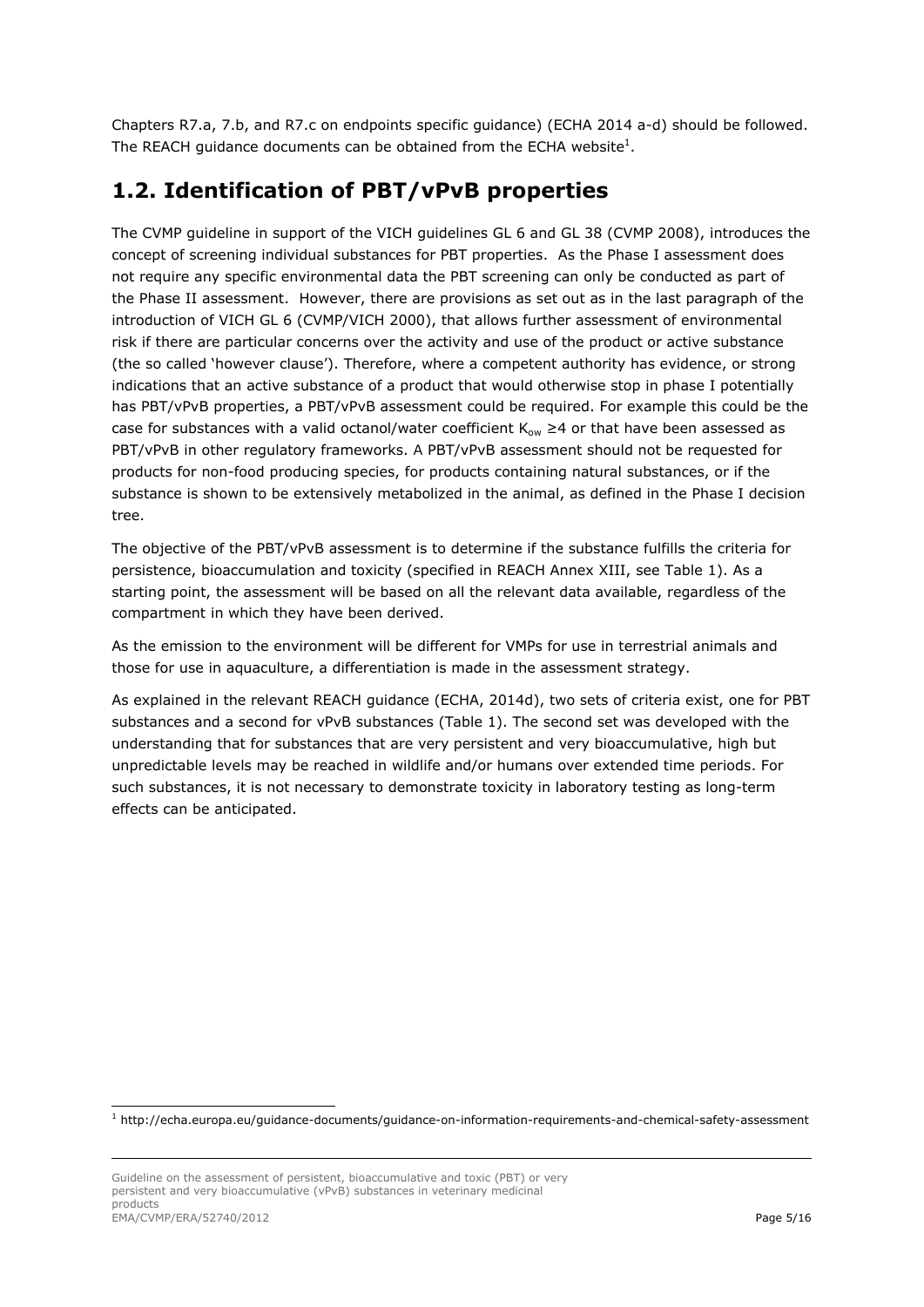Table 1: PBT and vPvB criteria (taken from REACH, Annex XIII of Regulation (EC) 1907/2006, table R. 11-1 (2014d): Guidance on information requirements and chemical safety assessment Chapter R.11: PBT/vPvB Assessment)

| <b>Property</b>        | <b>PBT</b> criteria                                                                                                                                                                                                                                                                                                                                                                                                                                                                                                                                                                                                                                                                                                                                                      | vPvB criteria                                                                                                                                                                                                                                                                                                                                                                         |
|------------------------|--------------------------------------------------------------------------------------------------------------------------------------------------------------------------------------------------------------------------------------------------------------------------------------------------------------------------------------------------------------------------------------------------------------------------------------------------------------------------------------------------------------------------------------------------------------------------------------------------------------------------------------------------------------------------------------------------------------------------------------------------------------------------|---------------------------------------------------------------------------------------------------------------------------------------------------------------------------------------------------------------------------------------------------------------------------------------------------------------------------------------------------------------------------------------|
| <b>Persistence</b>     | A substance fulfils the persistence criterion (P)<br>in any of the following situations:<br>(a) the degradation half-life in marine water is<br>higher than 60 days;<br>(b) the degradation half-life in fresh or<br>estuarine water is higher than 40 days;<br>(c) the degradation half-life in marine sediment<br>is higher than 180 days;<br>(d) the degradation half-life in fresh or<br>estuarine water sediment is higher than 120<br>days;<br>(e) the degradation half-life in soil is higher<br>than 120 days.                                                                                                                                                                                                                                                   | A substance fulfils the "very<br>persistent" criterion (vP) in any<br>of the following situations:<br>(a) the degradation half-life in<br>marine, fresh or estuarine water<br>is higher than 60 days;<br>(b) the degradation half-life in<br>marine, fresh or estuarine water<br>sediment is higher than 180<br>days;<br>(c) the degradation half in soil is<br>higher than 180 days. |
| <b>Bioaccumulation</b> | A substance fulfils the bioaccumulation criterion<br>(B) when the bioconcentration factor in aquatic<br>species is higher than 2000.                                                                                                                                                                                                                                                                                                                                                                                                                                                                                                                                                                                                                                     | A substance fulfils the "very<br>bioaccumulative" criterion (vB)<br>when the bioconcentration<br>factor in aquatic species is<br>higher than 5000.                                                                                                                                                                                                                                    |
| <b>Toxicity</b>        | A substance fulfils the toxicity criterion (T) in<br>any of the following situations:<br>(a) the long-term no-observed effect<br>concentration (NOEC) or EC10 for marine or<br>freshwater organisms is less than 0.01 mg/L;<br>(b) substance meets the criteria for<br>classification as carcinogenic (category $1A2$ or<br>$1B3$ ), germ cell mutagenic (category 1 or 1B),<br>or toxic for reproduction (category $1A4$ , $1B5$ or<br>$26$ ) according to Regulation EC No 1272/2008 <sup>7</sup><br>(c) there is other evidence of chronic toxicity,<br>as identified by the substance meeting the<br>criteria for classification: specific target organ<br>toxicity after repeated exposure (STOT RE<br>category 1 or 2) according to Regulation EC No<br>1272/2008. |                                                                                                                                                                                                                                                                                                                                                                                       |

*<sup>2</sup> Substances known to have carcinogenic potential for humans (epidemiological and/or animal data)*

-

Guideline on the assessment of persistent, bioaccumulative and toxic (PBT) or very persistent and very bioaccumulative (vPvB) substances in veterinary medicinal products EMA/CVMP/ERA/52740/2012 Page 6/16

*<sup>3</sup> Substances presumed to have carcinogenic potential for humans (animal studies)*

*<sup>4</sup> Known human reproductive toxicant (human evidence)*

*<sup>5</sup> Presumed human reproductive toxicant (animal studies)*

*<sup>6</sup> Suspected human reproductive toxicant (some evidence from humans or experimental animals, not* 

*sufficiently convincing to place the substance in category 1) 7 Regulation on classification, labelling and packaging (CLP-Regulation (EC) No 1272/2008)*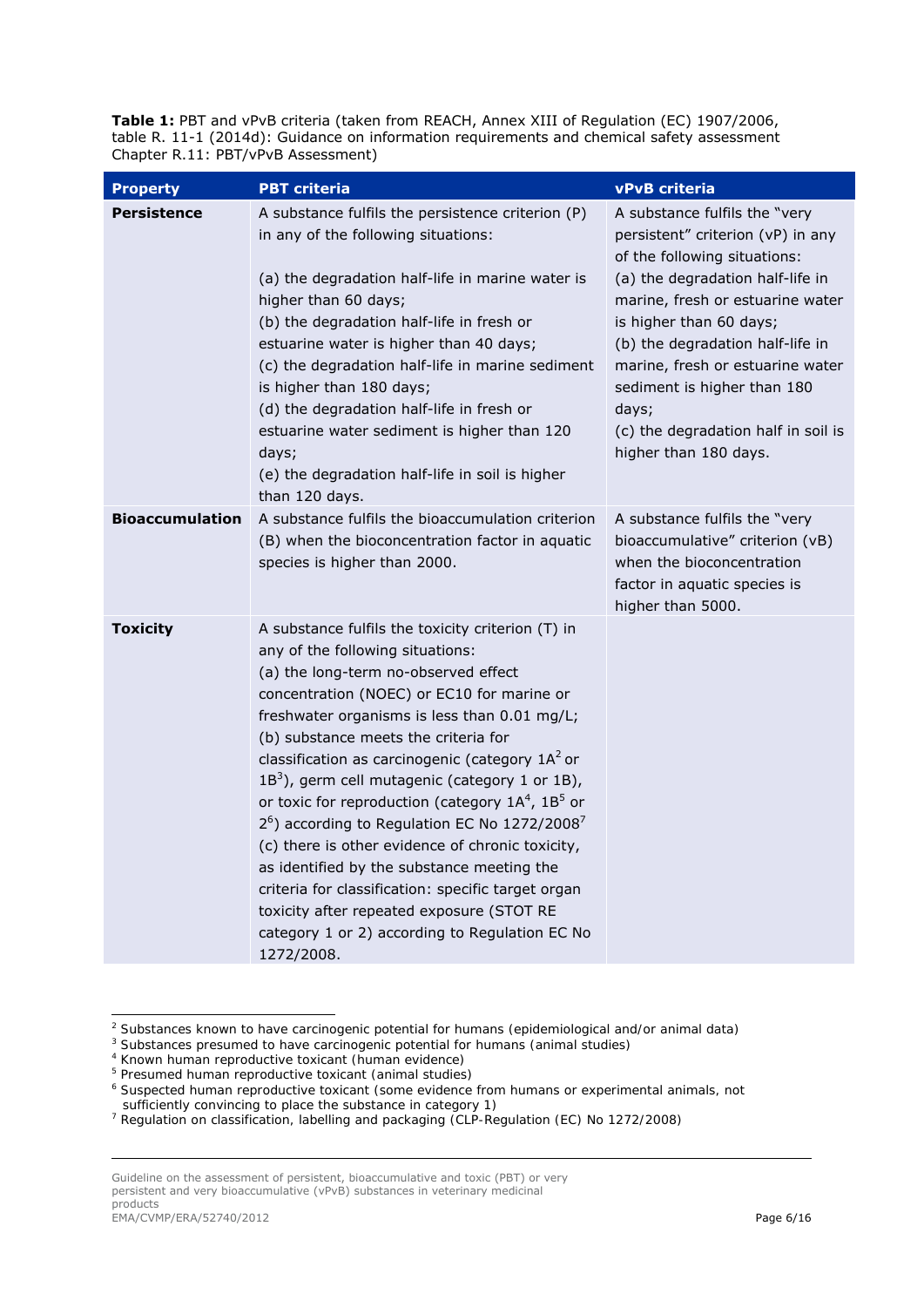#### *1.2.1. Persistence*

#### **1.2.1.1. Assessment of persistence in the soil compartment**

The persistence of a substance is a key parameter to predict the potential for long-term exposure of organisms, as well as the potential for the substance to reach the aquatic environments and to be transported to remote areas. It is expected that VMPs for use in terrestrial species will primarily enter the environment via spreading of manure onto agricultural land, or via direct excretion by animals on pasture. The VICH GL 38 requires applicants to conduct a soil study following the OECD TG 307: *Aerobic and Anaerobic Transformation in Soil* to investigate the rate of degradation of the active substance(s) and all relevant transformation products. Persistent substances can also reach the water phase by run off or direct entry. Therefore, if besides ERA Phase II typical tier A studies on degradation studies on soil, additional information on degradation half-lives for sediment or total water/sediment system are available in the dossier, these are also relevant for PBT assessment of VMPs for use in terrestrial species. In line with REACH Annex XIII, the P criterion is considered to be fulfilled if it is met for any of the compartments (soil, sediment, water or total water/sediment system).

Persistence studies shall reflect environmental temperatures in Europe and therefore preferably be conducted at 12°C, as this is the temperature which is understood as the mean temperature of European surface waters. According to the REACH PBT/vPvB assessment guideline (ECHA, R.11, 2014d) if studies are conducted at different temperatures, extrapolation of degradation half-lives to 12°C should be considered.

The following Arrhenius equation can be used to extrapolate the degradation half-life from e.g. 20°C to 12°C:

$$
\text{DT}_{50T1} = \text{DT}_{50T2} \, \text{exp}\!\left(\begin{array}{c} \text{E}_{a} \\ \hline \text{R} \end{array}\!\!\left(\begin{array}{c} \text{1} \\ \text{T}_1 \end{array}\!\!\right. - \begin{array}{c} \text{1} \\ \text{T}_2 \end{array}\!\!\right)\!\right)
$$

Where  $DT<sub>50T1</sub>$  and  $DT<sub>50T2</sub>$  are the half-lives at temperatures T<sub>1</sub> and T<sub>2</sub>, respectively, E<sub>a</sub> is activation energy (kJ mol<sup>-1</sup>) and R is the gas constant (0.008314 kJ K<sup>-1</sup> mol<sup>-1</sup>). As long as no specific guidance on default values is given in the REACH guidance, the default value for Ea (activation energy) should be 65.4 kJ/mol<sup>8</sup>, as specified in the EFSA guidance for use in FOCUS (EFSA, 2007).

To determine degradation rates (instead of dissipation rates) the formation of non-extractable residues should not be confused with degradation. Degradation studies should be preferably performed with radio-labelled compounds and using the best possible extraction methods, although it could be possible to produce acceptable degradation data using an unlabelled test substance. The highest degradation half-life from the OECD 307 test should be used for the PBT assessment, until further guidance on evaluation of simulation test data on biodegradation is provided by REACH.

Guideline on the assessment of persistent, bioaccumulative and toxic (PBT) or very persistent and very bioaccumulative (vPvB) substances in veterinary medicinal products EMA/CVMP/ERA/52740/2012 Page 7/16

-

<sup>8</sup> This value is the latest revised value and should be used instead of the one recommended value in the '*CVMP/VICH revised Guideline on Environmental Impact Assessment for Veterinary Medicinal Products in support of the VICH Guidelines 6 and 38'* of 68.9 kJ mol<sup>-1</sup>.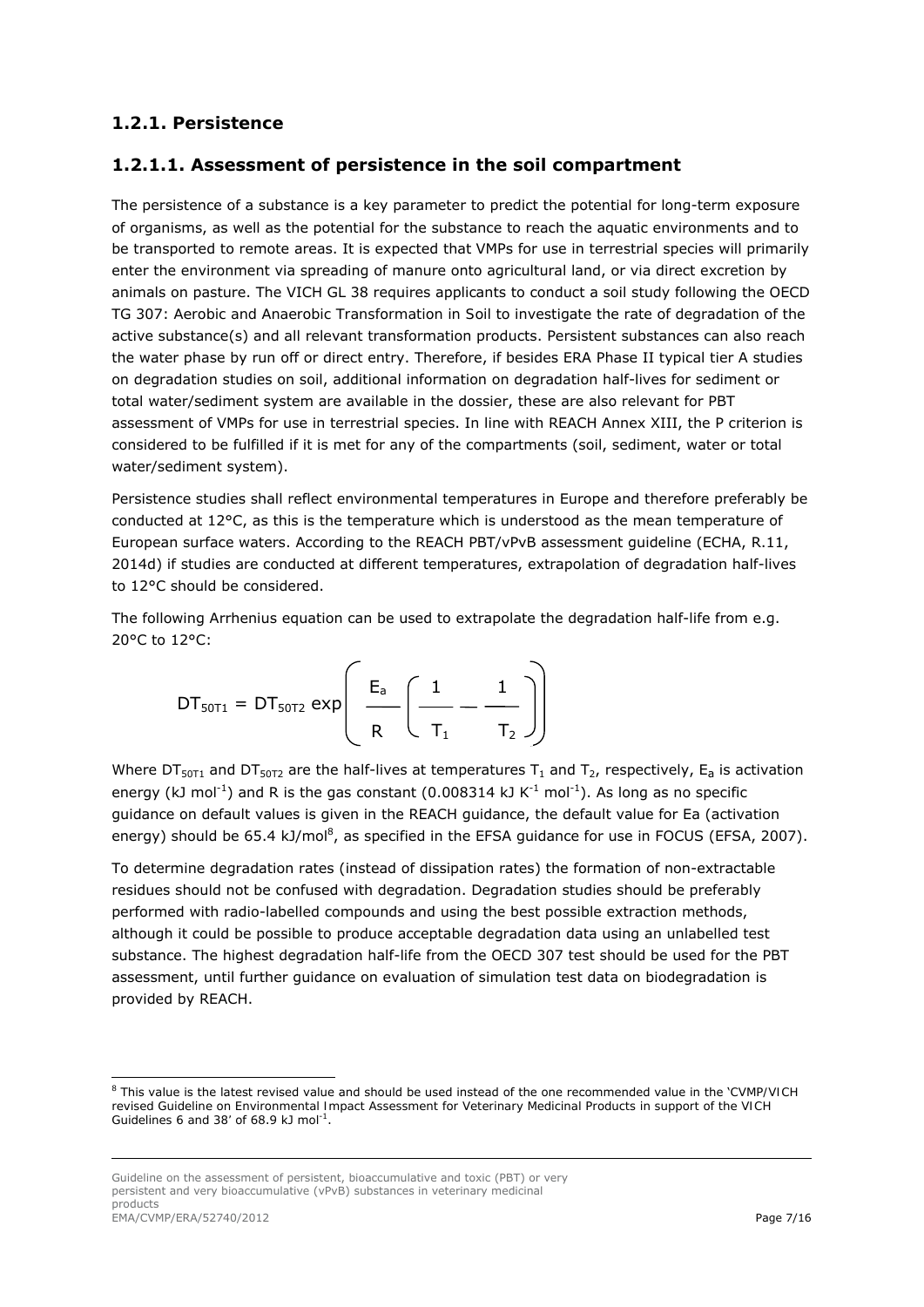### **1.2.1.2. Assessment of persistence in the aquatic compartment**

For VMPs that are intended for use in aquaculture, persistence in the water/sediment system is considered most relevant. The VICH GL 38 requires applicants to conduct an aquatic sediment system study following the OECD test guideline 308: *Aerobic and Anaerobic Transformation in Aquatic Sediment systems* to investigate behaviour and degradation rate of the active substance(s) and all relevant transformation products that are used in aquaculture systems. The water/sediment simulation studies will provide half-lives in the water phase, the sediment phase and in the total system.

For most persistent substances, removal from the aqueous phase is determined by dissipation due to partitioning to sediment rather than by true degradation. For this reason, degradation half-lives for the total system and sediment are considered most relevant to determine the degradation halflife of a substance in the aquatic environment. Thus, half-lives in water only should not be used for the assessment of persistence. However, the P criterion is considered to be fulfilled if it is met for any of the compartments (sediment, water or whole system).

A temperature extrapolation to the average EU outdoor temperature of 12°C should be applied for surface water and sediment, in a similar way to the soil compartment (see section 1.2.1.1). For marine water and sediment, an extrapolation to 9°C should be applied.

For VMPs used in the marine environment, the VICH GL 38 (CVMP/VICH 2005) recommends carrying out the degradation study for the aquatic system under saltwater conditions (for instance according to OECD GL 308), including all aspects as mentioned above for freshwater.

#### *1.2.2. Bioaccumulation*

In accordance with the VICH guidance (CVMP/VICH 2005; CVMP 2008) a log K<sub>oW</sub>  $\geq$  4 is used as a criterion for an assessment of bioaccumulation. When this criterion is met, evidence from metabolism/residues/excretion studies and molecular mass should be considered to see whether there is the potential for bioaccumulation to occur. If there is not sufficient data to conclude that the substance will not bioaccumulate, then a bioaccumulation study in fish (in accordance with OECD test guideline 305: *Bioaccumulation in Fish: Aqueous and Dietary Exposure*), or other aquatic species should be performed. However, it should be noted that a lack of accumulation in mammals does not automatically exclude a potential for accumulation in fish and other aquatic species. Reasons for this are decreased activity of enzymes involved in the transformation of xenobiotics in fish and/or lower trophic levels and other factors such as different exposure routes (e.g. via gills), differences in metabolism, different excretion routes, etc.

For comparison with the B and vB criteria, the measured bioconcentration value(s) (BCF) should be normalised to 5% lipid content, including a correction for growth dilution as recommended by the OECD test guideline 305 and REACH guidance (ECHA, 2014d).

### *1.2.3. Toxicity*

For animal welfare reasons it is recommended that the evaluation of persistence and bioaccumulation is carried out first. When the criteria for persistence and/or bioaccumulation are not met, there is no requirement to carry out evaluation of the T criterion within the PBT assessment.

Guideline on the assessment of persistent, bioaccumulative and toxic (PBT) or very persistent and very bioaccumulative (vPvB) substances in veterinary medicinal products EMA/CVMP/ERA/52740/2012 Page 8/16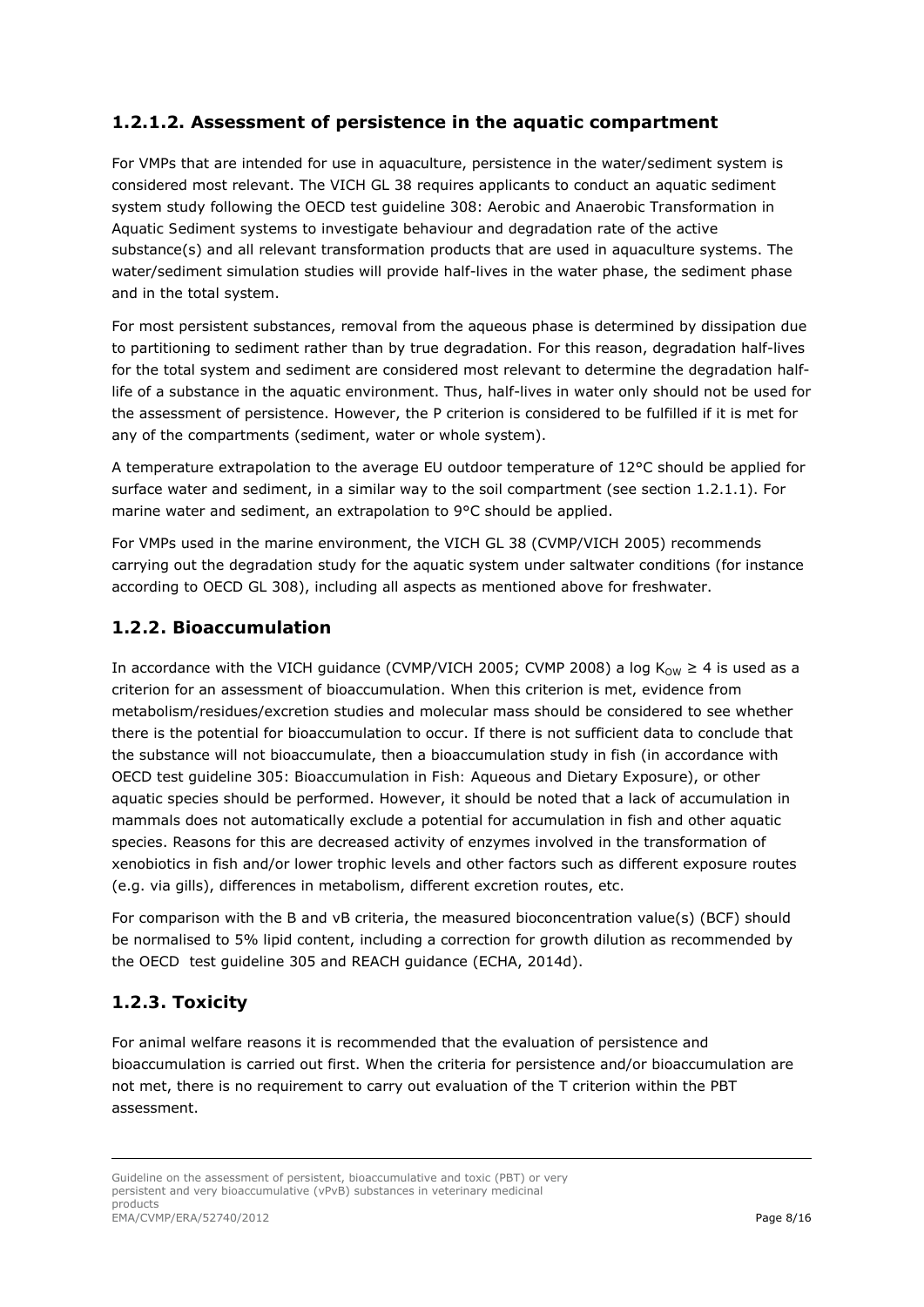A substance fulfils the T criteria if it meets any of the toxicity criterion outlined in Table 1. A substance is considered to potentially meet the criteria for T when an acute E(L)C50 value from a standard (algae/cyanobacteria, acute *Daphnia* and fish studies) toxicity test is less than 0.1 mg/l. If any of the acute criteria is met (screening criterion), the substance is referred to definitive T testing and chronic studies are required to confirm that the substance is indeed T, unless the  $E(L)CS0 < 0.01$  mg/l. In this case, the substance can directly be concluded to be T because the chronic value is also <0.01 mg/l. Normally, and for welfare considerations, the testing order for conclusion on T based on chronic data is algae/cyanobacteria, then *Daphnia* and then fish. If the T-criterion is fulfilled (Table 1) by the chronic algae/cyanobacteria or *Daphnia* data, a chronic fish test is not necessary. If further aquatic toxicity studies other than the available studies are considered necessary to conclude on the T criteria, and if there are indications that representative species from one taxonomic group are more sensitive than species from other taxonomic groups, this sensitive group should be chosen for chronic testing.

It can be assumed that for VMPs for which a Phase II assessment is necessary, information on carcinogenicity, mutagenicity, reproductive and chronic toxicity for mammals is available in other parts of the dossier. This information can also be found in MRL summary report.

### **PART 2. ASSESSMENT OF PRODUCTS CONTAINING A PBT SUBSTANCE**

vPvB substances are resistant to environmental degradation and consequently they have been known to persist in the environment, transport long distances, bioaccumulate in human and in animal tissue, and bioconcentrate. Thus, given the potential significant impacts on human health and the environment it seems unlikely that an authorisation for a vPvB substance in a veterinary medicinal product where the substance will be released to the environment could be granted. Therefore, Part II of this guideline is based on the assessment of VMPs containing PBT substances only, with no reference to vPvBs.

### **2.1. Emission assessment**

The terms persistent, bioaccumulative and toxic (PBT) refer to substances of very high concern for the environment because of their persistence, their ability to accumulate in living organisms and their toxicity. Carrying out an environmental risk assessment for veterinary medicinal products containing (potential) PBT substances poses challenges in relation to the technical methodology, for the emission as well as the effects assessment. A long term and cumulative adverse effects lead to uncertainty when calculating environmental concentration (PEC) via established exposure models and/or establishing the predicted no effect level (PNEC) from standard laboratory tests. Hence, the standard approach where a risk is characterised calculating the PEC/PNEC ratio to determine the risk quotient, is not well suited for products containing a substance with PBT properties.

For such products the risk characterisation will be different because of the intrinsic properties of a PBT substance, and the actual or expected emission scenarios. It will be necessary to consider knowledge on the aspects of the specific product and its use that contribute to the actual emission in the environment, e.g. application route (injection/oral/topical treatment), husbandry conditions (indoor/outdoor/confined), terrestrial/aquaculture, closed/open water systems, individual animal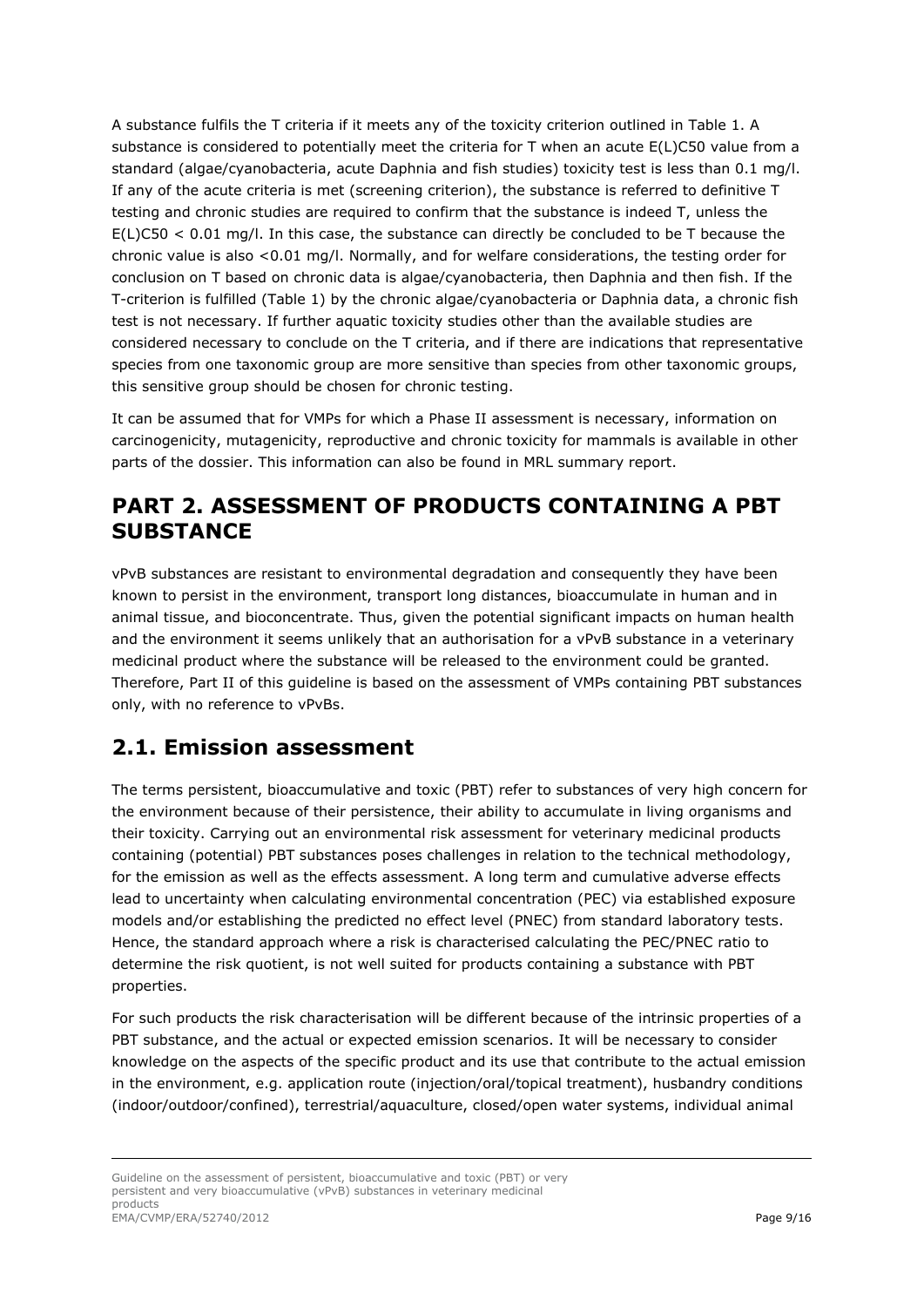treatment/flock treatment, confinement of the VMP during use, control of environmental release, waste management, metabolism in the target animal, etc.

As mentioned above, the emission to the environment will be different for VMPs for use in terrestrial animals and those for use in aquaculture, and a differentiation is made in the assessment strategy. An applicant for a product containing a PBT substance should explore all possibilities regarding emissions of the product in order to allow for a tailor-made assessment of the PBT- containing product. All relevant exposure scenario(s) should be used to obtain emission estimations. Calculations of the (maximum) entry load or emission into the environment should be made initially followed by more refined calculations, if necessary, and where suitable data are available. Robust metabolism data from the dossier could be used to refine the environmental emission scenarios, e.g. if the PBT substance is extensively metabolised (see definition in VICH guideline GL6) or if metabolites can be shown to no longer fulfil the PBT criteria.

Documented knowledge of the product and its potential uses could allow refinement of scenarios, e.g. if certain default values are clearly out of scope for the specific VMP (refer to VICH GL 6 (CVMP/VICH 2005)),

Where experimental data are available, in general these data should take precedence over models and predictions.

Generally, the risk characterisation for the environment considers predicted and/or actual emissions to estimate the incidence or severity of potential adverse effects likely to occur in environmental compartments. Given that characterising the risk to specific environmental compartments by deriving the PEC/PNEC ratio is not possible for PBT substances, a qualitative evaluation of the likelihood that an effect is occurring under specific conditions of exposure or will occur under the expected conditions of exposure is then needed. Therefore, if the release is controlled and the environmental compartment is not exposed, the PBT assessment can stop here. If concerns remain, further information/testing (e.g., other knowledge of the substance/ product concerned, e.g. any knowledge about pharmacokinetics or metabolism of the active substance known from other parts of the dossier, should be taken into consideration to come to more firm conclusions regarding the true ability for persistence or bioaccumulation) may be needed to refine the classification of the substance, or determine additional risk mitigation measures that would effectively lower environmental exposure.

The outcome of the assessment of emission scenarios should clarify the potential for an environmental impact, the need for further studies where indispensable data are missing or inconclusive, and the need for risk management measures for the product.

### **2.2. Risk Management**

PBT substances pose concerns in the environment due to their intrinsic problematic properties. However, in veterinary medicine some pathogens are difficult to treat, and long-lasting, toxic compounds may be necessary to combat the disease for the animal. Therefore, competent authorities should not base their risk management decisions solely on hazard based PBT classification, but explore all available knowledge, as well as alternatives.

The purpose of risk management is to control and limit the environmental emission as much as possible for PBT substances, for example by limiting certain uses of the product, using different application methods, by setting appropriate risk mitigation measures and by communicating the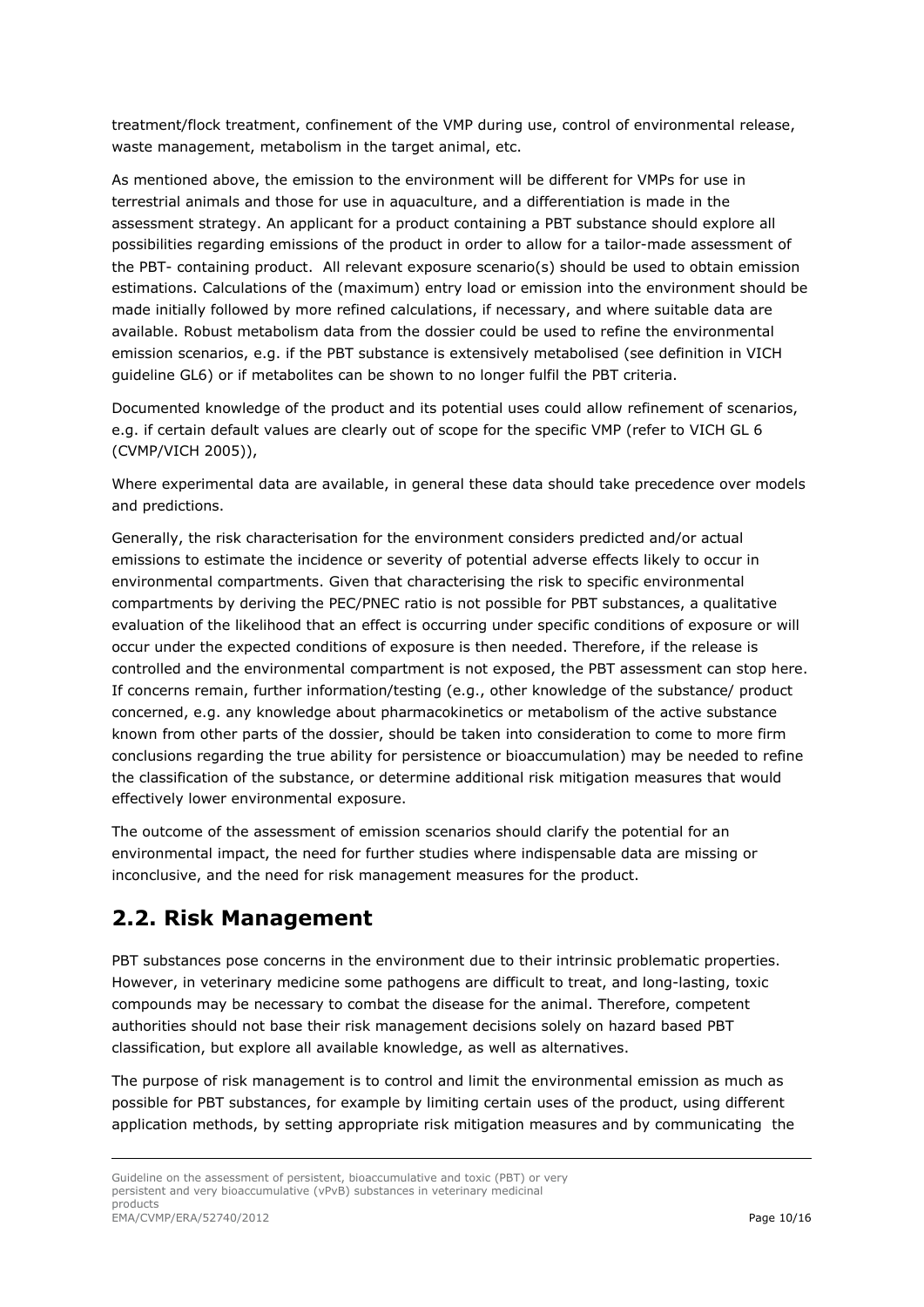hazard clearly to the end users. The applicant must justify the benefits of the products in relation to the risks, and the control of these risks.

### **2.2.1. Risk mitigation measures**

Adverse effects on the environment from PBT substances should be prevented through the application of appropriate risk mitigation measures to ensure that any potential risks from the uses of a substance are adequately controlled, and with a view to progressively substituting these substances with a suitable safer substance, where feasible. For any substance fulfilling the P, B and T criteria, measures should always be taken to minimise, as far as technically and practically possible, emissions with a view to minimising the likelihood of adverse effects. Measures to ensure adequate control should be clearly described in the SPC and product literature when relevant, and in the conditions to the marketing authorisation, e.g. as Risk Management plans, periodic review or specific post-authorisation monitoring.

While it is recognised that for PBT substances it will be difficult to assess appropriate risk mitigation measures, as the emission quantification is difficult, effective risk mitigation measures should be explored that minimise release into the environment.

Targeted sampling / post-marketing monitoring in the environment following treatment in risk management plans could be envisaged to allow measurement of effectiveness of risk mitigation measures. Although experience with this is limited at present, availability of monitoring data would contribute to a better understanding of the risks.

Each product must be evaluated according to its intended use, and all options for reduction of environmental release of the PBT substance must be used. This could be limitations in use of the product, for example:

- treatment only by injection, to avoid spillage or run-off
- treatment only while animals are in the stable, to avoid direct emission to the environment
- avoid the animals' access to water ponds or streams for a specified period after treatment, where excretion is high
- use only in small water tanks where waste water can be collected and safely managed, etc.

Such limitations should be based on robust justifications and data to ensure the effectiveness of the environmental protection.

### **2.3. Risk communication in SPC and labelling**

The octanol-water partition coefficient (Kow), whether the substance is (very)persistent, and /or bioaccumulative should be included in the SPC, if available and appropriate. Information should also be provided for hazardous transformation products arising from the degradation of substances, if relevant. The information shall be consistent with the information provided in the dossier.

Where environmental risks have been identified, information on toxicity using data from tests performed on aquatic and/or terrestrial organisms must be provided, where relevant. This includes relevant available data on aquatic toxicity, both acute and chronic for fish, crustaceans, algae and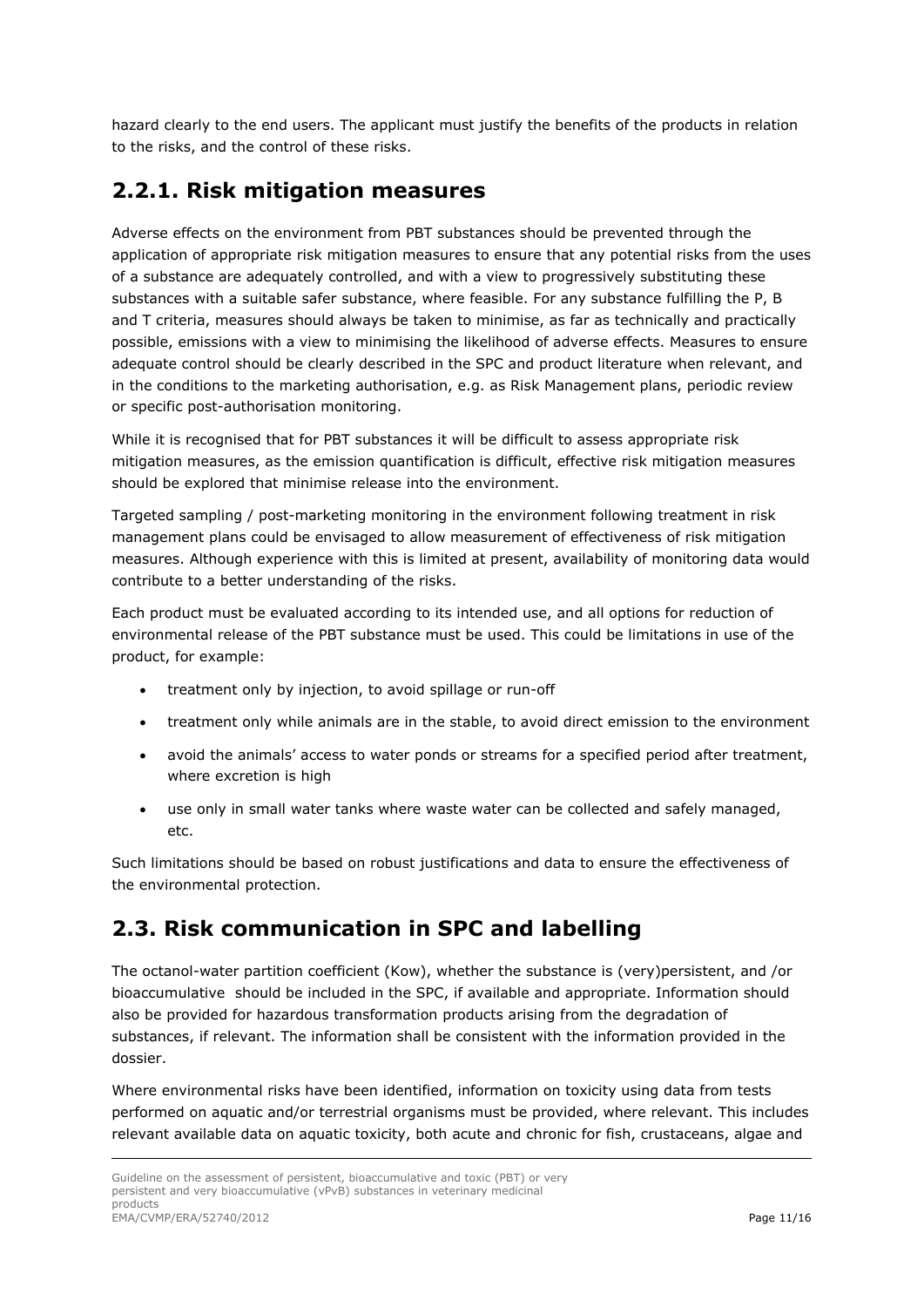other aquatic plants. In addition, toxicity data on soil micro- and macro-organisms and other environmentally relevant organisms, such as birds, bees and plants must be included, where relevant. This information must be reflected in the package leaflet so the end user can respect the risk mitigation measures adequately.

The SPC and leaflet text must be clear on the environmental risks, in particular specifying under which conditions the risk is a particular problem and what the consequences may be. The text must also explain if there are unknown scenarios, which may confer additional risks and therefore should be avoided, if relevant.

## **2.4. Benefit-Risk considerations**

For a product containing a PBT substance, an authorisation should only be granted if it is shown that the risks can be adequately controlled, or if the therapeutic benefits outweigh the risks to human and animal health and the environment arising from the use of the substance, and if there are no suitable alternative substances or technologies. This decision should only be taken after consideration of all of the following elements and taking into account all available knowledge:

(a) the hazard posed by the uses of the substance, including the appropriateness and effectiveness of the risk management measures proposed;

(b) the therapeutic benefits arising from its use and the implications of a refusal to authorise as demonstrated by the applicant or other interested parties;

(c) the analysis of the alternatives or any possibility to substitute the substance, as provided by the applicant or other interested parties;

(d) available information on the risks to human health or the environment of any alternative substances or technologies.

Furthermore, marketing authorisations could be subject to conditions, e.g. a Risk Management Plan (RMP) with time-limited review whose periods would be determined on a case-by-case basis, specific monitoring and specific pharmacovigilance requirements. The RMP could include targeted sampling and/or post-marketing monitoring in the environment following use/treatment to obtain a better understanding of the actual environmental exposure.

The final benefit-risk evaluation must take into account all available data from quality, safety and efficacy to ensure that the expected benefits outweigh the potential risks of the product.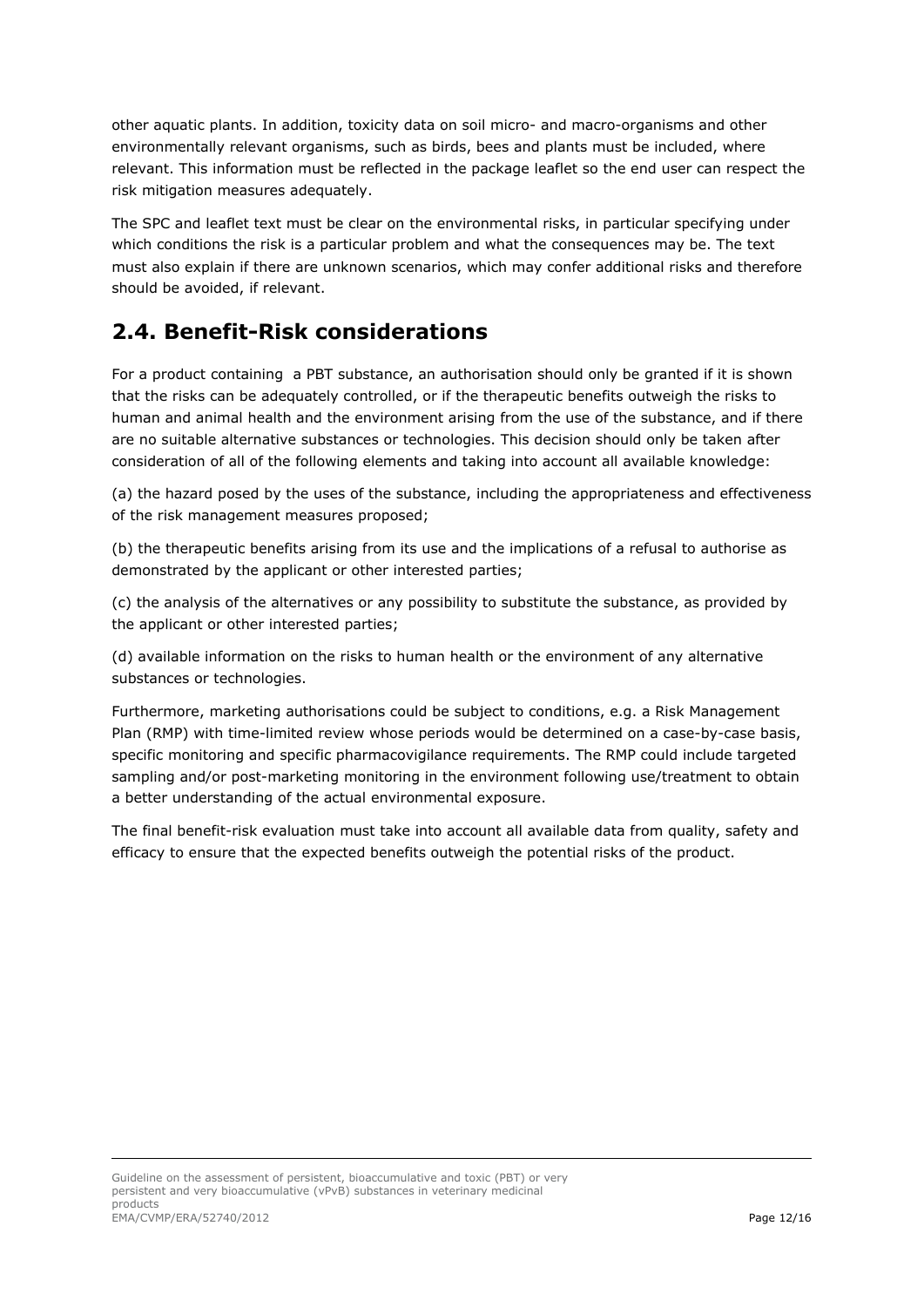## **References**

- Committee for Medicinal Products for Veterinary Use (CVMP), 2008. EMEA/CVMP Revised guideline on Environmental Impact Assessment for Veterinary Medicinal Products in support of the VICH guidelines GL6 and GL38 (EMEA/CVMP/ERA/418282/2005-Rev.1) Available at: http://www.ema.europa.eu/docs/en\_GB/document\_library/Scientific\_guideline/2009/10/WC50 0004386.pdf
- CVMP/VICH, 2000. Guideline on Environmental impact assessment (EIAs) for veterinary medicinal products (VMPs) – Phase I, VICH GL 6 (CVMP/VICH/592/1998) Available at: http://www.ema.europa.eu/docs/en\_GB/document\_library/Scientific\_guideline/2009/10/WC50 0004394.pdf
- CVMP/VICH, 2005. Guideline on Environmental impact assessment for veterinary medicinal products - Phase II, VICH GL 38 (CVMP/VICH/790/03-FINAL) Available at: http://www.ema.europa.eu/docs/en\_GB/document\_library/Scientific\_guideline/2009/10/WC50 0004393.pdf
- European Food Safety Authority (EFSA), 2007. Opinion on a request from EFSA related on the default Q10 value used to describe the temperature effect on transformation rates of pesticides in soil. Scientific opinion of the panel on plant protection products and their residues (PPR-panel). The EFSA Journal 622: 1-32.
- European Chemicals Agency (ECHA) 2014a. Guidance on information requirements and chemical safety assessment. Chapter R.7a: Endpoint specific guidance
- European Chemicals Agency (ECHA) 2014b. Guidance on information requirements and chemical safety assessment. Chapter R.7b: Endpoint specific guidance
- European Chemicals Agency (ECHA) 2014c. Guidance on information requirements and chemical safety assessment. Chapter R.7c: Endpoint specific guidance
- European Chemicals Agency (ECHA) 2014d. Guidance on information requirements and chemical safety assessment. Chapter R.11: PBT Assessment
- European Commission, 2003. Technical Guidance Document on Risk Assessment in support of Commission Directive 93/67/EEC on Risk Assessment for new notified substances; Commission Regulation (EC) No 1488/94 on Risk Assessment for existing substances; Directive 98/8/EC of the European Parliament and of the Council concerning the placing of biocidal products on the market.
- European Commission, 2011: Commission Regulation (EU) No 253/2011 of March 2011 amending Regulation (EC) No 1907/2006 of the European Parliament and of the Council on the Registration, Evaluation, Authorisation and Restriction of Chemicals (REACH) as regards Annex XIII. http://eur-

lex.europa.eu/LexUriServ/LexUriServ.do?uri=OJ:L:2011:069:0007:0012:en:PDF

 European Parliament and the Council, 2006. Regulation (EC) No 1907/2006 of the European Parliament and of the Council of 18 December 2006 concerning the Registration, Evaluation, Authorisation and Restriction of Chemicals (REACH), establishing a European Chemicals Agency, amending Directive 1999/45/EC and repealing Council Regulation (EEC) No 793/93 and Commission Regulation (EC) No 1488/94 as well as Council Directive 76/769/EEC and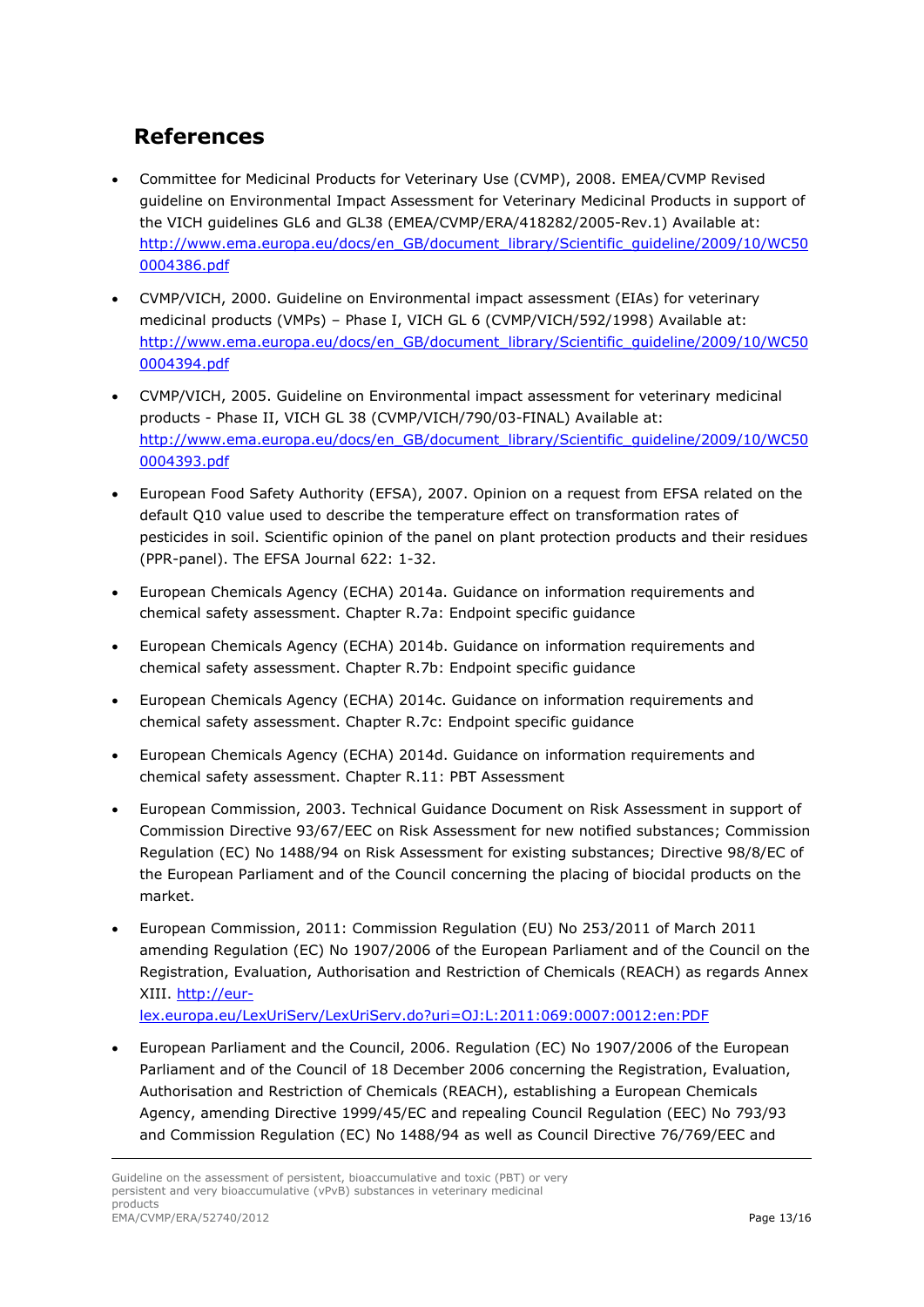Commission Directives 91/155/EEC, 93/67/EEC, 93/105/EC and 2000/21/EC. http://eurlex.europa.eu/LexUriServ/LexUriServ.do?uri=oj:l:2006:396:0001:0849:en:pdf

- European Parliament and the Council, 2008. Regulation (EC) No 1272/2008 of the European Parliament and of the Council of 16 December 2008 on classification, labelling and packaging of substances and mixtures, amending and repealing Directives 67/548/EEC and 1999/45/EC, and amending Regulation (EC) No 1907/2006. http://eurlex.europa.eu/LexUriServ/LexUriServ.do?uri=OJ:L:2008:353:0001:1355:EN:PDF
- OECD. Guidelines for the Testing of Chemicals. http://www.oecd.org/chemicalsafety/testing/oecdguidelinesforthetestingofchemicals.htm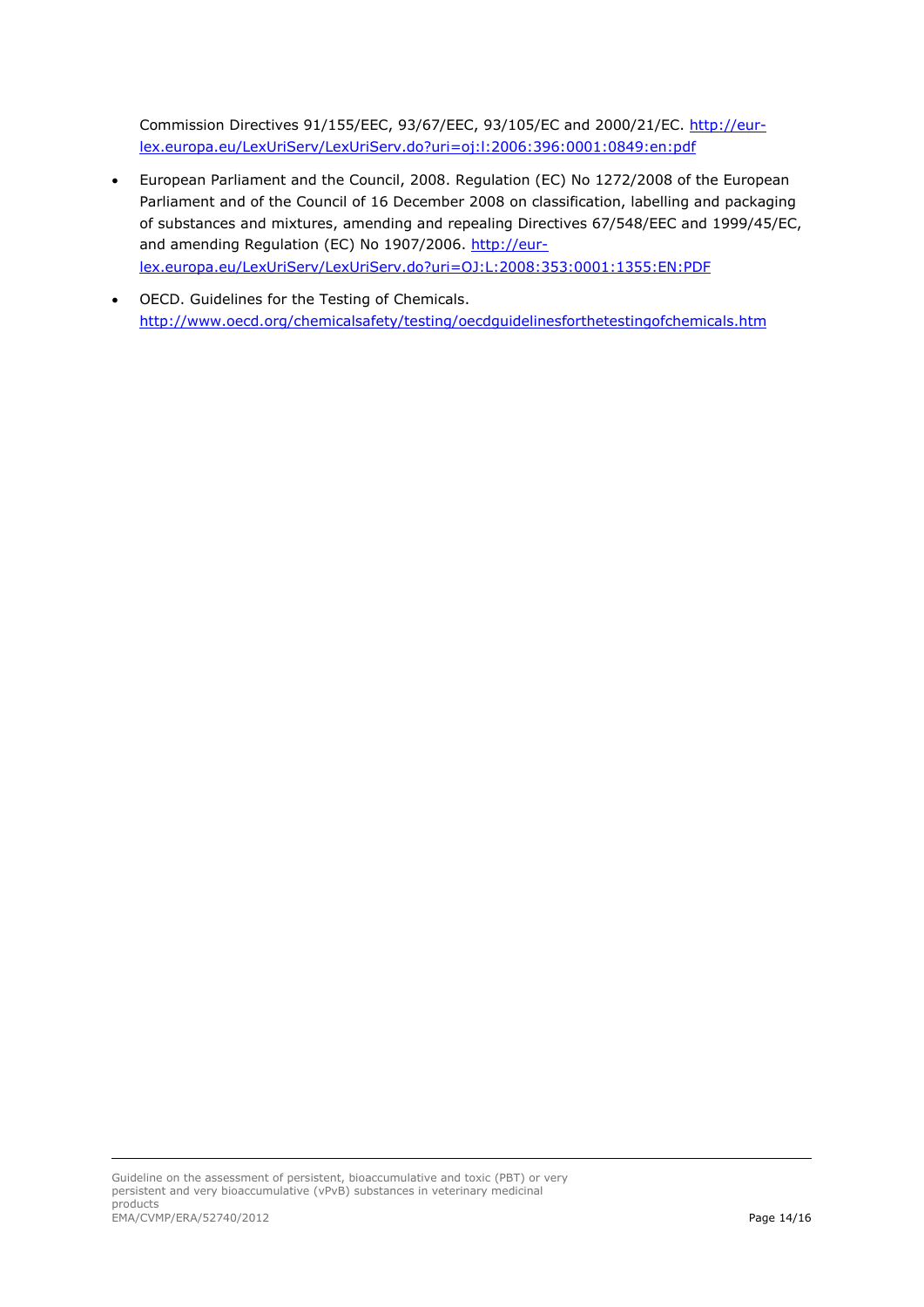# **List of abbreviations**

| B criterion:                 | Bioaccumulative criterion                                                                                                                                                                   |
|------------------------------|---------------------------------------------------------------------------------------------------------------------------------------------------------------------------------------------|
| BCF:                         | <b>Bioconcentration Factor</b>                                                                                                                                                              |
| CLP:                         | Regulation on Classification, Labelling and Packaging                                                                                                                                       |
| CVMP:                        | Committee for Medicinal Products for Veterinary Use                                                                                                                                         |
| $DT50T1$ :                   | Degradation half-lives at temperatures $T_1$                                                                                                                                                |
| $DT50T2$ :                   | Degradation half-lives at temperatures T <sub>2</sub>                                                                                                                                       |
| $E_a$ :                      | Activation energy ( $kJ \text{ mol}^{-1}$ )                                                                                                                                                 |
| EC:                          | European Commission                                                                                                                                                                         |
| EC $_{50}$ ; EC(x):<br>ECHA: | The concentration of a test substance which results in 50% $(X%)$ of the test animals<br>being adversely affected, i.e., both mortality and sub-lethal effects<br>European Chemicals Agency |
| EFSA:                        | European Food Safety Authority                                                                                                                                                              |
| EIA:                         | Environmental impact assessment                                                                                                                                                             |
| EMA:                         | European Medicines Agency                                                                                                                                                                   |
|                              |                                                                                                                                                                                             |
| EMEA:                        | Old acronym for European Medicines Agency (replaced by EMA)                                                                                                                                 |
| ERA:                         | Environmental risk assessment                                                                                                                                                               |
| EU:                          | European Union                                                                                                                                                                              |
| EU TGD:                      | European Union technical guidance document                                                                                                                                                  |
| FOCUS:                       | Forum for the co-ordination of pesticide fate models and their use                                                                                                                          |
| exp:                         | <b>Exponential function</b>                                                                                                                                                                 |
| GL:                          | Guideline                                                                                                                                                                                   |
| $K_{ow}$ :                   | Octanol-water partition coefficient                                                                                                                                                         |
| $LC_{50}$ :                  | The concentration of a test substance which results in a 50% mortality of the test<br>species.                                                                                              |
| NOEC:                        | No Observed Effect Concentration                                                                                                                                                            |
| OECD:                        | Organisation for Economic Co-operation and Development                                                                                                                                      |
| P criterion:                 | Persistent criterion                                                                                                                                                                        |
| PBT:                         | Persistent Bioaccumulative Toxic (chemical)                                                                                                                                                 |
| PEC:                         | Predicted Environmental Concentration                                                                                                                                                       |
| PNEC:                        | Predicted No Effect Concentration                                                                                                                                                           |
| R:                           | Gas constant (0.008314 kJ K-1 mol-1)                                                                                                                                                        |
| REACH:                       | Registration, Evaluation, Authorisation and Restriction of Chemicals                                                                                                                        |